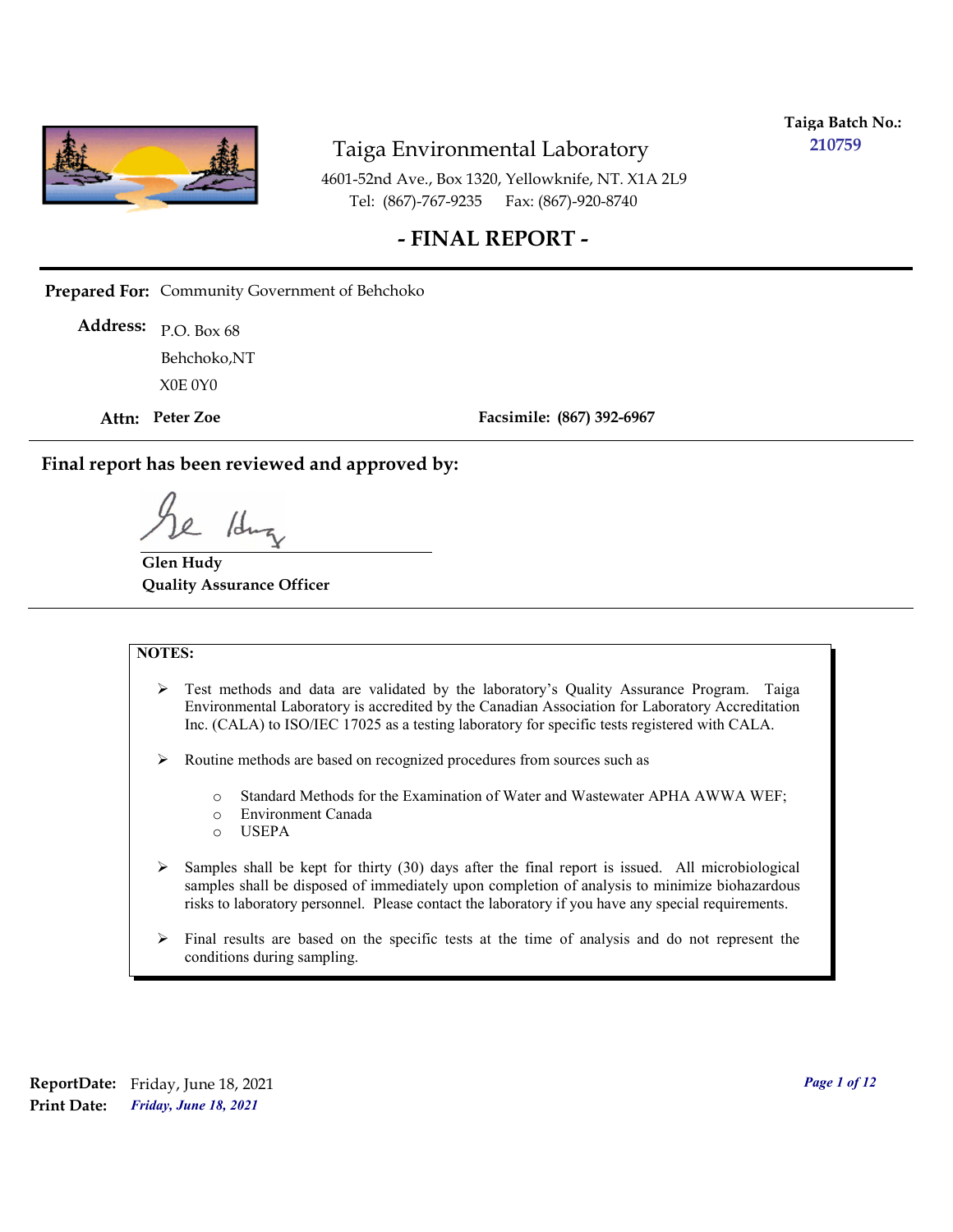

4601-52nd Ave., Box 1320, Yellowknife, NT. X1A 2L9 Tel: (867)-767-9235 Fax: (867)-920-8740

**Taiga Batch No.: 210759**

# **- CERTIFICATE OF ANALYSIS -**

#### Client Sample ID: 2021-E2 Taiga Sample ID: 001

**Location: Sampling Date:** 04-Jun-21 **Received Date:** 04-Jun-21 **Client Project:** W2014L3-0002 **Sample Type:** Water **Sampling Time:**

*Report Status:* **Final**

| <b>Test Parameter</b>         | <b>Result</b> | Detection<br>Limit | Units      | Analysis<br>Date | Analytical<br>Method* | Qualifer |
|-------------------------------|---------------|--------------------|------------|------------------|-----------------------|----------|
| <b>Inorganics - Nutrients</b> |               |                    |            |                  |                       |          |
| Ammonia as Nitrogen           | 17.1          | 0.005              | mg/L       | 08-Jun-21        | SM4500-NH3:G          |          |
| Biochemical Oxygen Demand     | 253           | $\overline{2}$     | mg/L       | 04-Jun-21        | SM5210:B              | 55       |
| <b>CBOD</b>                   | 260           | $\overline{2}$     | mg/L       | 04-Jun-21        | SM5210:B              | 55       |
| Nitrogen, Dissolved           | 21.4          | $\mathfrak{Z}$     | mg/L       | 08-Jun-21        | ISO/TR 11905:1997(E)  |          |
| Nitrogen, Total               | 133           | $\mathfrak{Z}$     | mg/L       | 08-Jun-21        | ISO/TR 11905:1997(E)  |          |
| Ortho-Phosphate as Phosphorus | 1.58          | 0.002              | mg/L       | 07-Jun-21        | SM4500-P:D            |          |
| Phosphorous, Dissolved        | 1.64          | 0.002              | mg/L       | 09-Jun-21        | SM4500-P:D            |          |
| Phosphorous, Total            | 27.0          | 0.002              | mg/L       | 09-Jun-21        | SM4500-P:D            |          |
| <b>Inorganics - Physicals</b> |               |                    |            |                  |                       |          |
| Alkalinity, Total (as CaCO3)  | 193           | $0.4\,$            | mg/L       | 07-Jun-21        | SM2320:B              |          |
| Conductivity, Specific (@25C) | 542           | $0.4\,$            | $\mu$ S/cm | 07-Jun-21        | SM2510:B              |          |
| pH                            | 6.81          |                    | pH units   | 07-Jun-21        | SM4500-H:B            |          |
| Solids, Total Dissolved       | 280           | 10                 | mg/L       | 09-Jun-21        | SM2540:C              |          |
| Solids, Total Suspended       | 6000          | $\mathfrak{Z}$     | mg/L       | 09-Jun-21        | SM2540:D              |          |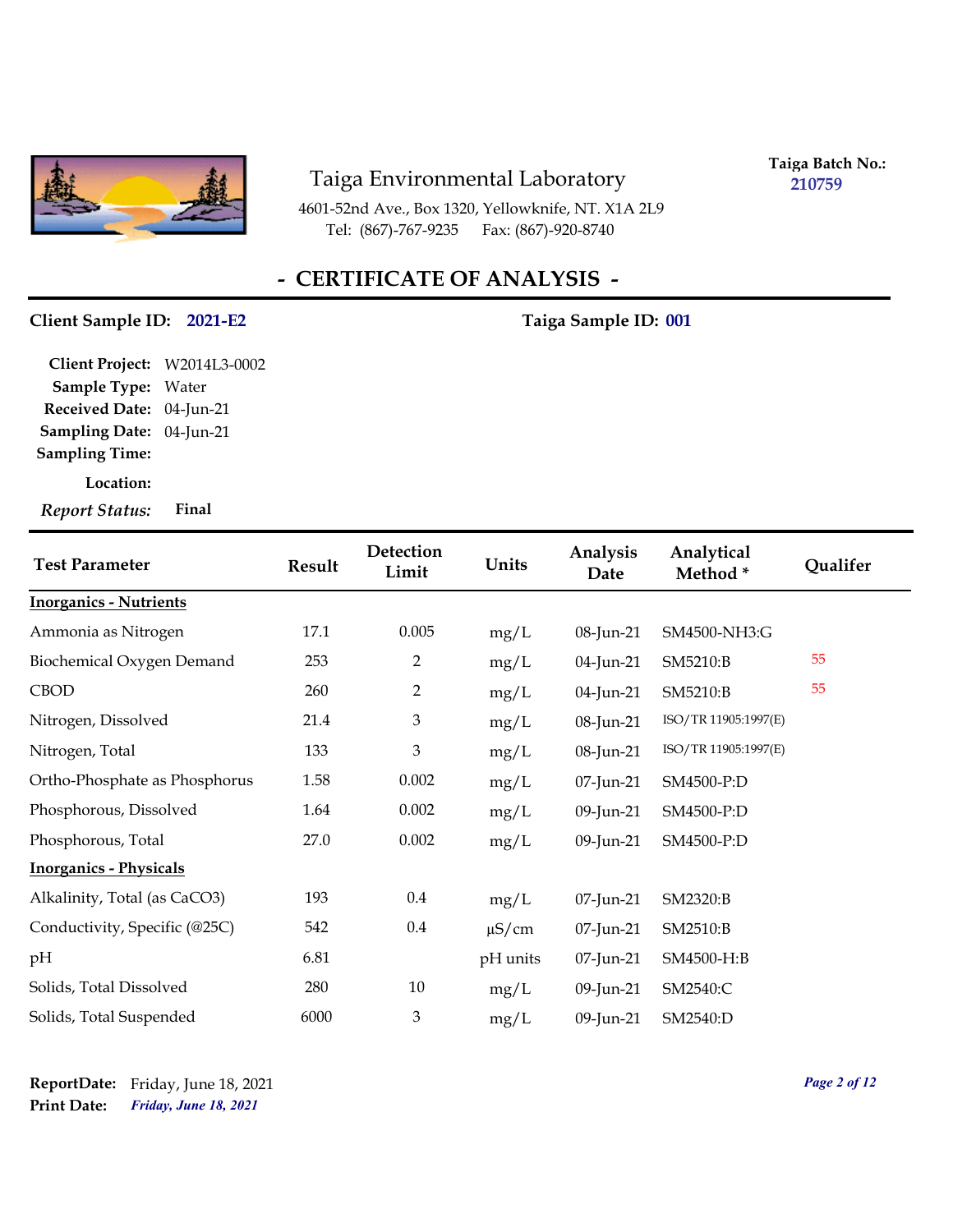

**Taiga Batch No.: 210759**

4601-52nd Ave., Box 1320, Yellowknife, NT. X1A 2L9 Tel: (867)-767-9235 Fax: (867)-920-8740

### **- CERTIFICATE OF ANALYSIS -**

| Client Sample ID: 2021-E2   | Taiga Sample ID: 001 |      |           |              |          |
|-----------------------------|----------------------|------|-----------|--------------|----------|
| <b>Major Ions</b>           |                      |      |           |              |          |
| Nitrate+Nitrite as Nitrogen | 0.02                 | 0.01 | mg/L      | $07$ -Jun-21 | SM4110:B |
| Microbiology                |                      |      |           |              |          |
| Coliforms, Fecal            | >200                 | 1000 | CFU/100mL | $04$ -Jun-21 | SM9222:D |
| Coliforms, Total            | >2420                | 100  | MPN/100ml | $04$ -Jun-21 | SM9223:B |
| Escherichia coli            | >2420                | 100  | MPN/100ml | 04-Jun-21    | SM9223:B |

*Friday, June 18, 2021* **Print Date: ReportDate:** Friday, June 18, 2021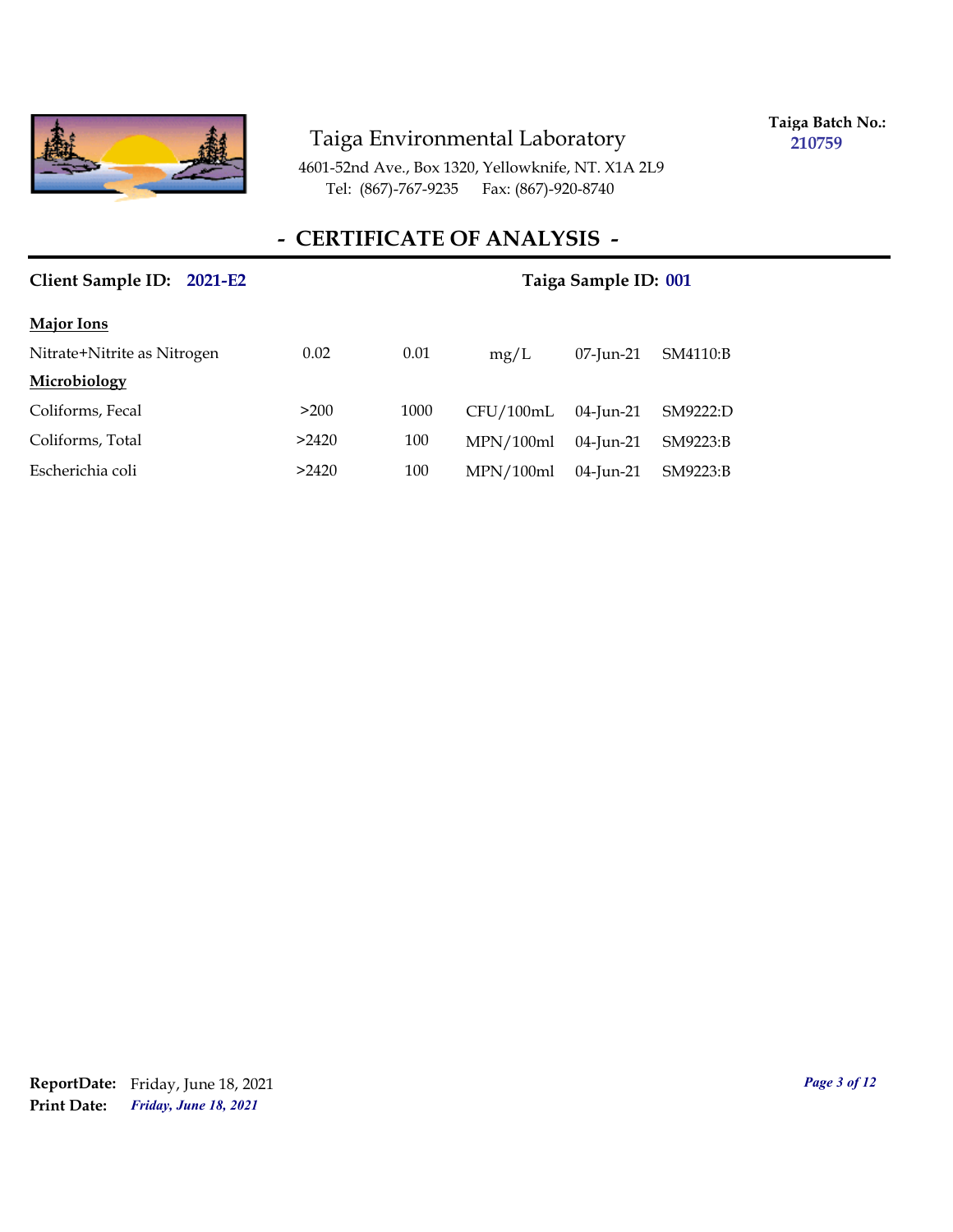

**Taiga Batch No.: 210759**

4601-52nd Ave., Box 1320, Yellowknife, NT. X1A 2L9 Tel: (867)-767-9235 Fax: (867)-920-8740

### **- CERTIFICATE OF ANALYSIS -**

#### Client Sample ID: 2021-E3 Taiga Sample ID: 002

**Sampling Date:** 04-Jun-21 **Received Date:** 04-Jun-21 **Client Project:** W2014L3-0002 **Sample Type:** Water **Sampling Time:**

**Location:**

*Report Status:* **Final**

| <b>Test Parameter</b>         | Result | Detection<br>Limit        | Units      | Analysis<br>Date | Analytical<br>Method* | Qualifer |
|-------------------------------|--------|---------------------------|------------|------------------|-----------------------|----------|
| <b>Inorganics - Nutrients</b> |        |                           |            |                  |                       |          |
| Ammonia as Nitrogen           | 8.80   | 0.005                     | mg/L       | 08-Jun-21        | SM4500-NH3:G          |          |
| Biochemical Oxygen Demand     | 32     | $\overline{2}$            | mg/L       | 04-Jun-21        | SM5210:B              |          |
| <b>CBOD</b>                   | 268    | $\overline{2}$            | mg/L       | 04-Jun-21        | SM5210:B              |          |
| Nitrogen, Dissolved           | 12.1   | 0.06                      | mg/L       | 08-Jun-21        | ISO/TR 11905:1997(E)  |          |
| Nitrogen, Total               | 15.0   | 0.06                      | mg/L       | 08-Jun-21        | ISO/TR 11905:1997(E)  |          |
| Ortho-Phosphate as Phosphorus | 0.228  | 0.002                     | mg/L       | 07-Jun-21        | SM4500-P:D            |          |
| Phosphorous, Dissolved        | 0.290  | 0.002                     | mg/L       | 09-Jun-21        | SM4500-P:D            |          |
| Phosphorous, Total            | 0.853  | 0.002                     | mg/L       | 09-Jun-21        | SM4500-P:D            |          |
| <b>Inorganics - Physicals</b> |        |                           |            |                  |                       |          |
| Alkalinity, Total (as CaCO3)  | 103    | 0.4                       | mg/L       | 07-Jun-21        | SM2320:B              |          |
| Conductivity, Specific (@25C) | 348    | $0.4\,$                   | $\mu$ S/cm | 07-Jun-21        | SM2510:B              |          |
| pH                            | 7.02   |                           | pH units   | 07-Jun-21        | SM4500-H:B            |          |
| Solids, Total Dissolved       | 268    | 10                        | mg/L       | 09-Jun-21        | SM2540:C              |          |
| Solids, Total Suspended       | 24     | $\boldsymbol{\mathrm{3}}$ | mg/L       | 09-Jun-21        | SM2540:D              |          |
| Major Ions                    |        |                           |            |                  |                       |          |
| Nitrate+Nitrite as Nitrogen   | < 0.01 | 0.01                      | mg/L       | 07-Jun-21        | SM4110:B              |          |

*Friday, June 18, 2021* **Print Date: ReportDate:** Friday, June 18, 2021 *Page 4 of 12*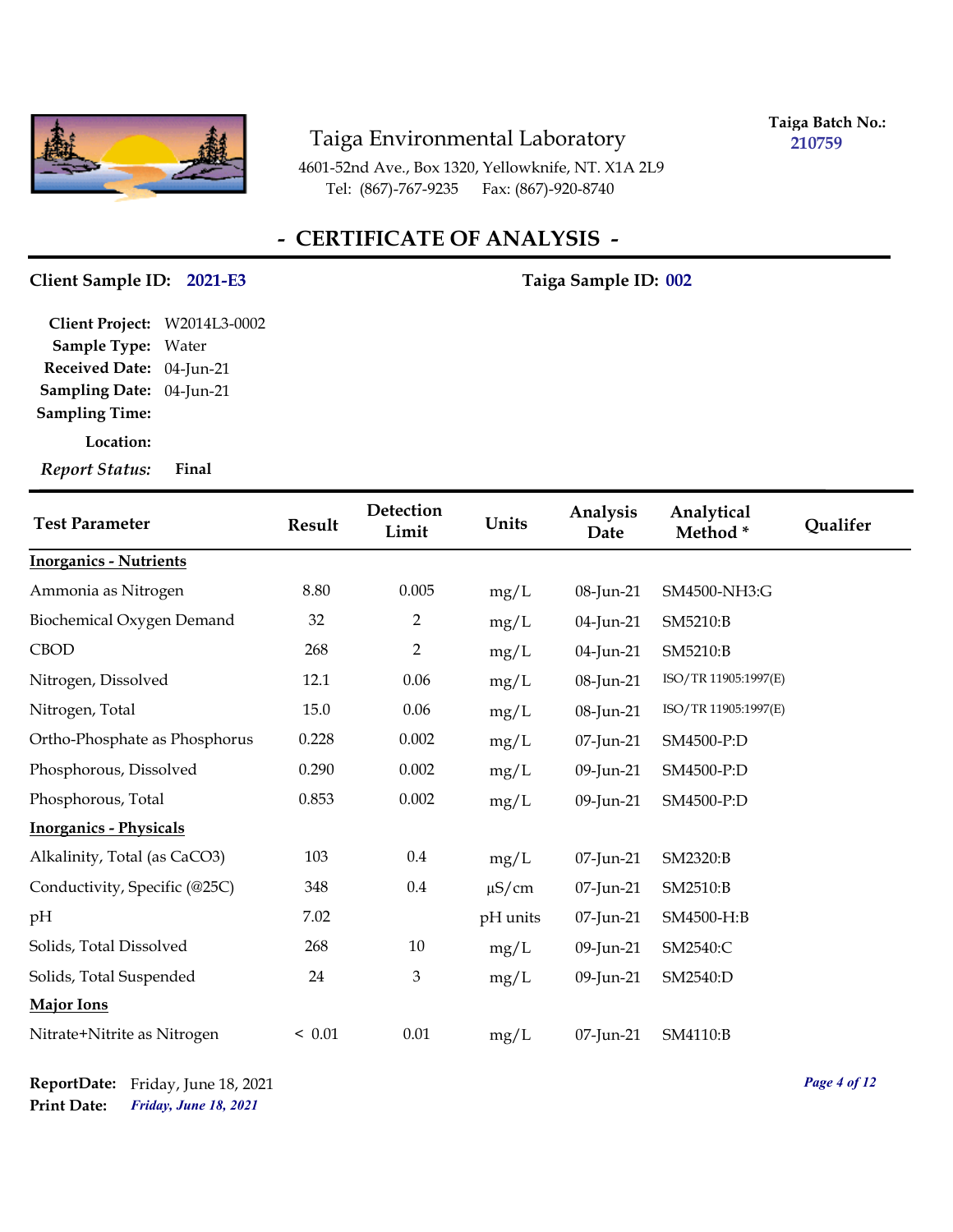

**Taiga Batch No.: 210759**

4601-52nd Ave., Box 1320, Yellowknife, NT. X1A 2L9 Tel: (867)-767-9235 Fax: (867)-920-8740

| Client Sample ID: 2021-E3 |        | Taiga Sample ID: 002 |           |           |          |
|---------------------------|--------|----------------------|-----------|-----------|----------|
| Microbiology              |        |                      |           |           |          |
| Coliforms, Fecal          | 82000  | 1000                 | CFU/100mL | 04-Jun-21 | SM9222:D |
| Coliforms, Total          | 242000 | 100                  | MPN/100ml | 04-Jun-21 | SM9223:B |
| Escherichia coli          | 112000 | 100                  | MPN/100ml | 04-Jun-21 | SM9223:B |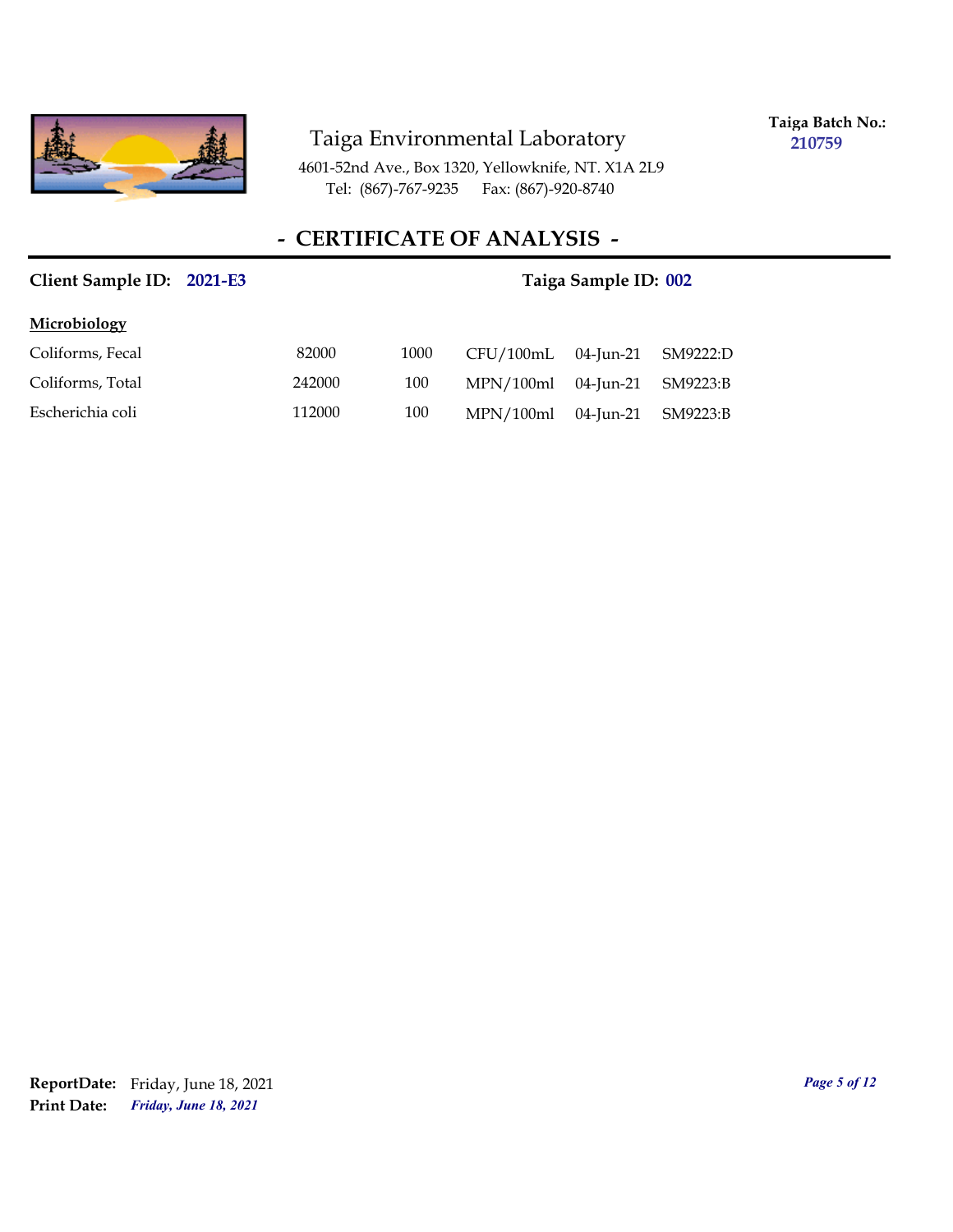

**Taiga Batch No.: 210759**

4601-52nd Ave., Box 1320, Yellowknife, NT. X1A 2L9 Tel: (867)-767-9235 Fax: (867)-920-8740

### **- CERTIFICATE OF ANALYSIS -**

#### Client Sample ID: 2021-E4 Taiga Sample ID: 003

**Sampling Date:** 04-Jun-21 **Received Date:** 04-Jun-21 **Client Project:** W2014L3-0002 **Sample Type:** Water **Sampling Time:**

**Location:**

*Report Status:* **Final**

| <b>Test Parameter</b>         | Result  | Detection<br>Limit | Units      | Analysis<br>Date | Analytical<br>Method* | Qualifer |
|-------------------------------|---------|--------------------|------------|------------------|-----------------------|----------|
| <b>Inorganics - Nutrients</b> |         |                    |            |                  |                       |          |
| Ammonia as Nitrogen           | 2.39    | 0.005              | mg/L       | 08-Jun-21        | SM4500-NH3:G          |          |
| Biochemical Oxygen Demand     | $\,8\,$ | $\overline{2}$     | mg/L       | 04-Jun-21        | SM5210:B              |          |
| <b>CBOD</b>                   | 9       | $\overline{2}$     | mg/L       | 04-Jun-21        | SM5210:B              |          |
| Nitrogen, Dissolved           | 4.19    | 0.06               | mg/L       | 08-Jun-21        | ISO/TR 11905:1997(E)  |          |
| Nitrogen, Total               | 4.94    | 0.06               | mg/L       | 08-Jun-21        | ISO/TR 11905:1997(E)  |          |
| Ortho-Phosphate as Phosphorus | 0.217   | 0.002              | mg/L       | 07-Jun-21        | SM4500-P:D            |          |
| Phosphorous, Dissolved        | 0.257   | 0.002              | mg/L       | 09-Jun-21        | SM4500-P:D            |          |
| Phosphorous, Total            | 0.435   | 0.002              | mg/L       | 09-Jun-21        | SM4500-P:D            |          |
| <b>Inorganics - Physicals</b> |         |                    |            |                  |                       |          |
| Alkalinity, Total (as CaCO3)  | 55.3    | 0.4                | mg/L       | 07-Jun-21        | SM2320:B              |          |
| Conductivity, Specific (@25C) | 222     | 0.4                | $\mu$ S/cm | 07-Jun-21        | SM2510:B              |          |
| pН                            | 6.80    |                    | pH units   | 07-Jun-21        | SM4500-H:B            |          |
| Solids, Total Dissolved       | 172     | 10                 | mg/L       | 09-Jun-21        | SM2540:C              |          |
| Solids, Total Suspended       | 210     | $\mathfrak{Z}$     | mg/L       | 09-Jun-21        | SM2540:D              |          |
| Major Ions                    |         |                    |            |                  |                       |          |
| Nitrate+Nitrite as Nitrogen   | 0.02    | $0.01\,$           | mg/L       | 07-Jun-21        | SM4110:B              |          |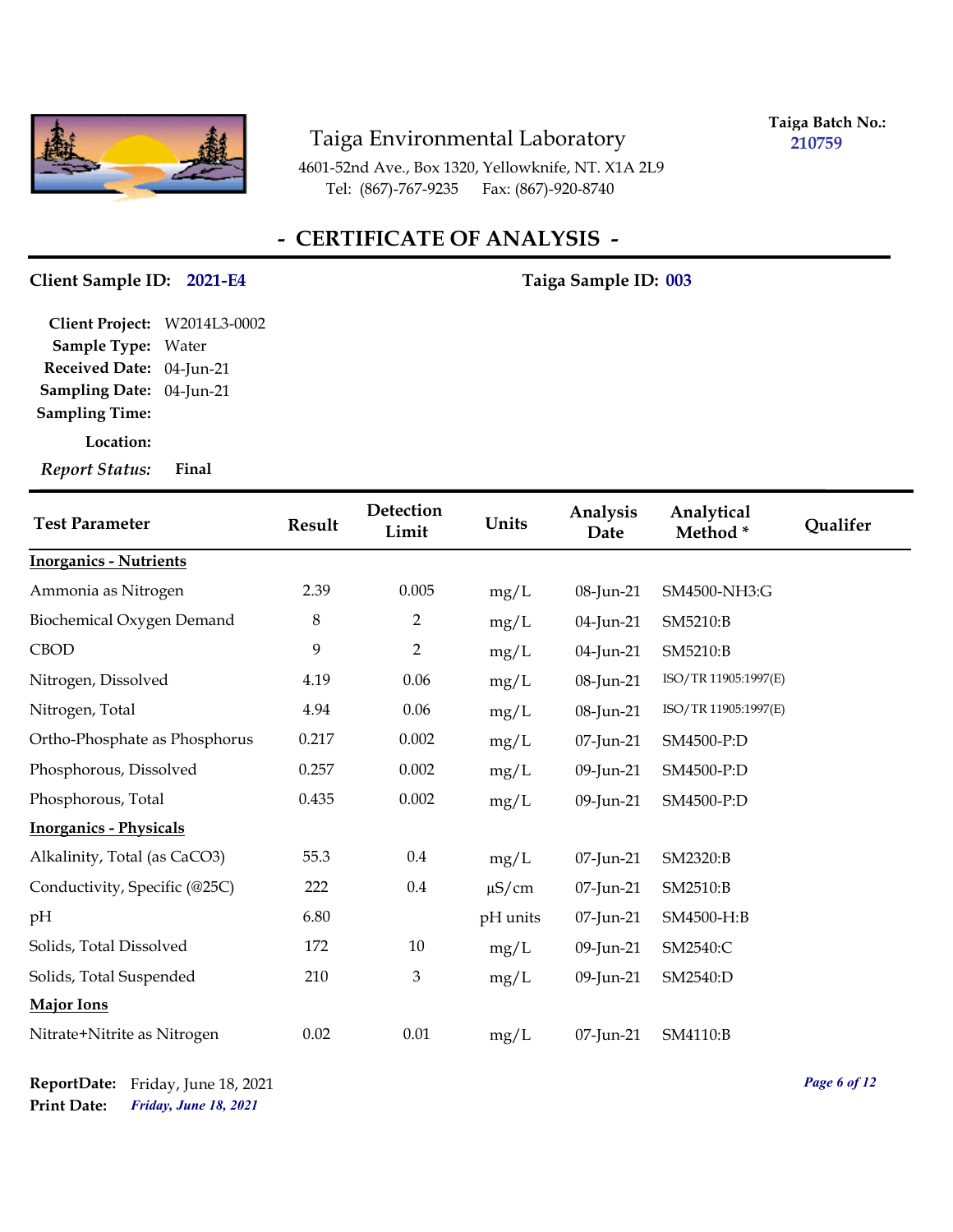

**Taiga Batch No.: 210759**

4601-52nd Ave., Box 1320, Yellowknife, NT. X1A 2L9 Tel: (867)-767-9235 Fax: (867)-920-8740

| Client Sample ID: 2021-E4 | Taiga Sample ID: 003 |     |           |           |          |
|---------------------------|----------------------|-----|-----------|-----------|----------|
| Microbiology              |                      |     |           |           |          |
| Coliforms, Fecal          | 590                  | 10  | CFU/100mL | 04-Jun-21 | SM9222:D |
| Coliforms, Total          | 5830                 | 100 | MPN/100ml | 04-Jun-21 | SM9223:B |
| Escherichia coli          | 850                  | 100 | MPN/100ml | 04-Jun-21 | SM9223:B |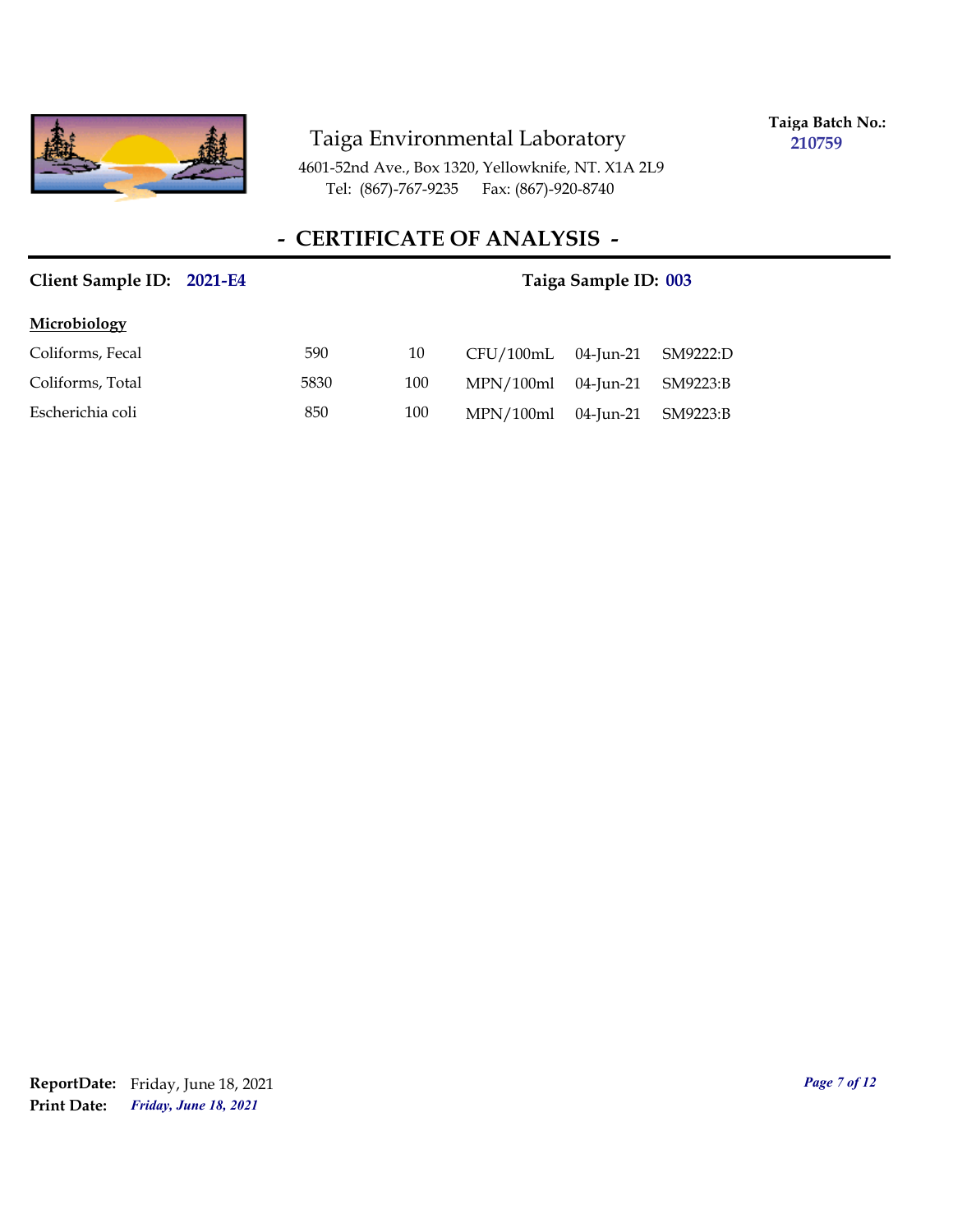

**Taiga Batch No.: 210759**

4601-52nd Ave., Box 1320, Yellowknife, NT. X1A 2L9 Tel: (867)-767-9235 Fax: (867)-920-8740

### **- CERTIFICATE OF ANALYSIS -**

#### Client Sample ID: 2021-R3 Taiga Sample ID: 004

**Sampling Date:** 04-Jun-21 **Received Date:** 04-Jun-21 **Client Project:** W2014L3-0002 **Sample Type:** Water **Sampling Time:**

**Location:**

*Report Status:* **Final**

| <b>Test Parameter</b>         | <b>Result</b>           | Detection<br>Limit | Units      | Analysis<br>Date | Analytical<br>Method* | Qualifer |
|-------------------------------|-------------------------|--------------------|------------|------------------|-----------------------|----------|
| <b>Inorganics - Nutrients</b> |                         |                    |            |                  |                       |          |
| Ammonia as Nitrogen           | 5.57                    | 0.005              | mg/L       | 08-Jun-21        | SM4500-NH3:G          |          |
| Biochemical Oxygen Demand     | 7                       | $\overline{2}$     | mg/L       | 04-Jun-21        | SM5210:B              |          |
| <b>CBOD</b>                   | 6                       | $\overline{2}$     | mg/L       | 04-Jun-21        | SM5210:B              |          |
| Nitrogen, Dissolved           | 7.46                    | 0.06               | mg/L       | 08-Jun-21        | ISO/TR 11905:1997(E)  |          |
| Nitrogen, Total               | 8.42                    | 0.06               | mg/L       | 08-Jun-21        | ISO/TR 11905:1997(E)  |          |
| Ortho-Phosphate as Phosphorus | 0.729                   | 0.002              | mg/L       | 07-Jun-21        | SM4500-P:D            |          |
| Phosphorous, Dissolved        | 0.786                   | 0.002              | mg/L       | 09-Jun-21        | SM4500-P:D            |          |
| Phosphorous, Total            | 1.02                    | 0.002              | mg/L       | 09-Jun-21        | SM4500-P:D            |          |
| <b>Inorganics - Physicals</b> |                         |                    |            |                  |                       |          |
| Alkalinity, Total (as CaCO3)  | 62.8                    | $0.4\,$            | mg/L       | 07-Jun-21        | SM2320:B              |          |
| Conductivity, Specific (@25C) | 193                     | $0.4\,$            | $\mu$ S/cm | 07-Jun-21        | SM2510:B              |          |
| pH                            | 7.08                    |                    | pH units   | 07-Jun-21        | SM4500-H:B            |          |
| Solids, Total Dissolved       | 150                     | 10                 | mg/L       | 09-Jun-21        | SM2540:C              |          |
| Solids, Total Suspended       | $\overline{\mathbf{4}}$ | $\mathfrak{Z}$     | mg/L       | 09-Jun-21        | SM2540:D              |          |
| <b>Major Ions</b>             |                         |                    |            |                  |                       |          |
| Nitrate+Nitrite as Nitrogen   | 0.04                    | $0.01\,$           | mg/L       | 07-Jun-21        | SM4110:B              |          |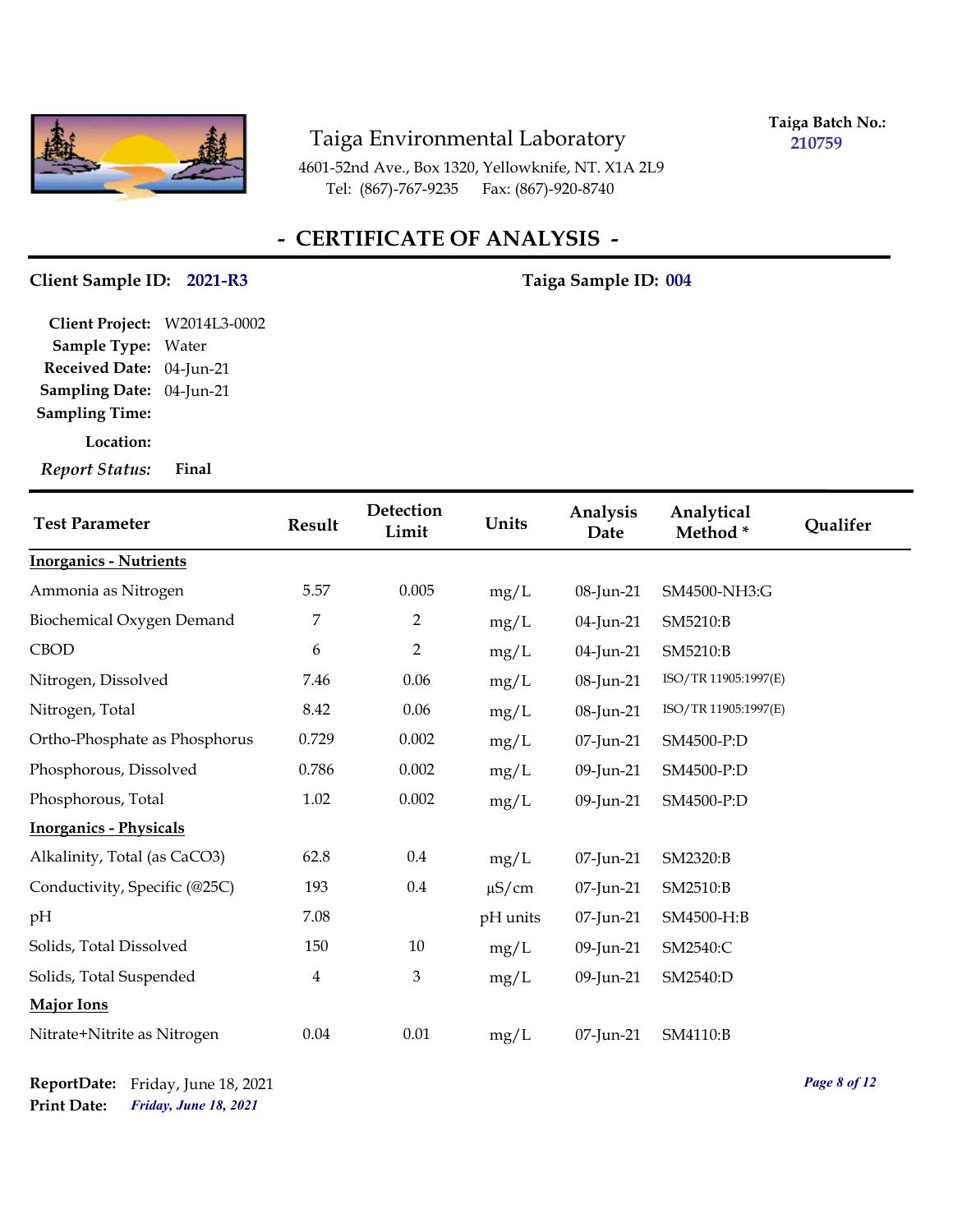

**Taiga Batch No.: 210759**

4601-52nd Ave., Box 1320, Yellowknife, NT. X1A 2L9 Tel: (867)-767-9235 Fax: (867)-920-8740

| Client Sample ID: 2021-R3 | Taiga Sample ID: 004 |     |           |           |          |
|---------------------------|----------------------|-----|-----------|-----------|----------|
| Microbiology              |                      |     |           |           |          |
| Coliforms, Fecal          | 100<br>≺             | 100 | CFU/100mL | 04-Jun-21 | SM9222:D |
| Coliforms, Total          | 1100                 | 100 | MPN/100ml | 04-Jun-21 | SM9223:B |
| Escherichia coli          | 100.0                | 100 | MPN/100ml | 04-Jun-21 | SM9223:B |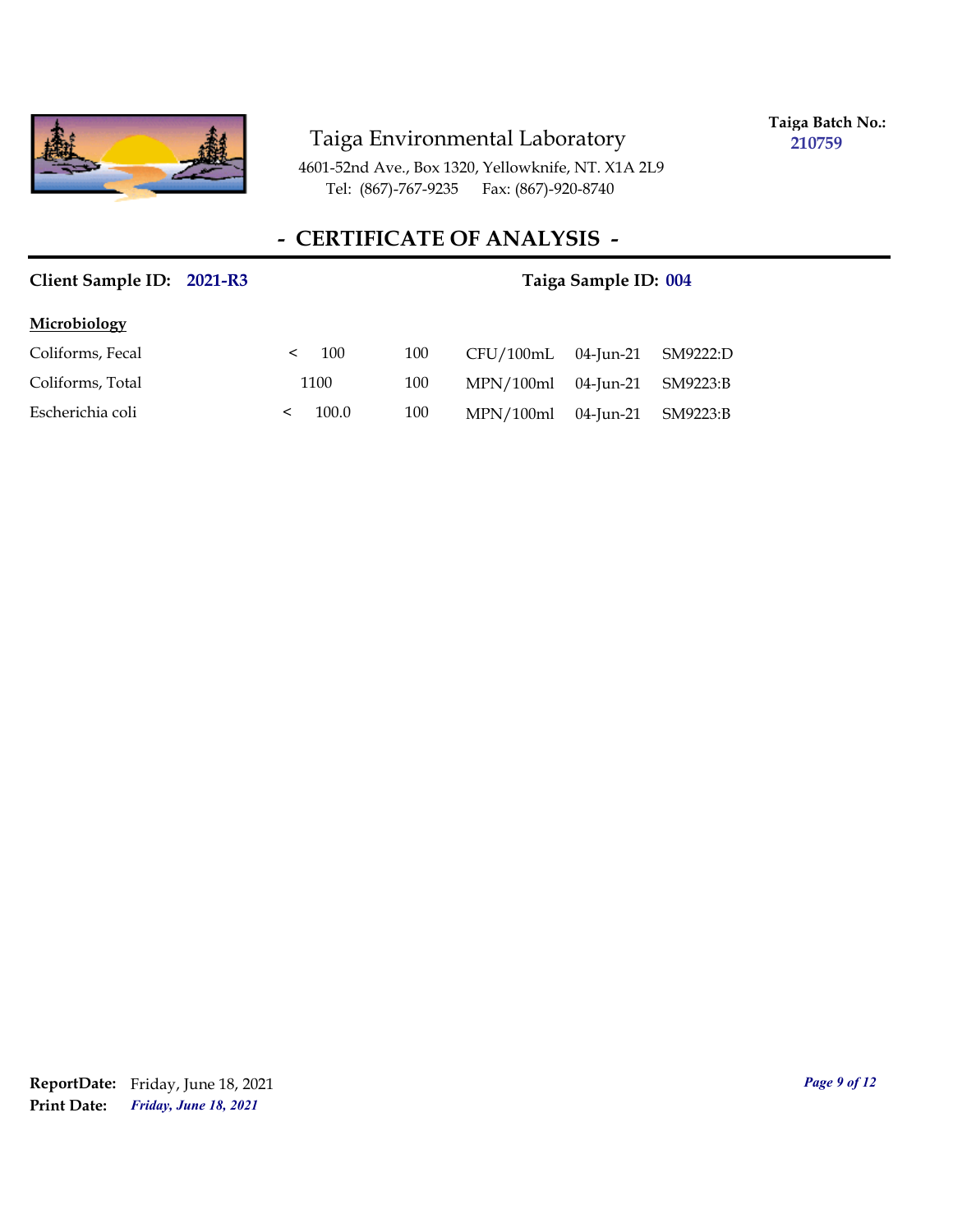

**Taiga Batch No.: 210759**

4601-52nd Ave., Box 1320, Yellowknife, NT. X1A 2L9 Tel: (867)-767-9235 Fax: (867)-920-8740

### **- CERTIFICATE OF ANALYSIS -**

#### Client Sample ID: 2021-R4 Taiga Sample ID: 005

**Sampling Date:** 04-Jun-21 **Received Date:** 04-Jun-21 **Client Project:** W2014L3-0002 **Sample Type:** Water **Sampling Time:**

**Location:**

*Report Status:* **Final**

| <b>Test Parameter</b>         | Result  | Detection<br>Limit | Units      | Analysis<br>Date | Analytical<br>Method* | Qualifer |
|-------------------------------|---------|--------------------|------------|------------------|-----------------------|----------|
| <b>Inorganics - Nutrients</b> |         |                    |            |                  |                       |          |
| Ammonia as Nitrogen           | 0.007   | 0.005              | mg/L       | 08-Jun-21        | SM4500-NH3:G          |          |
| Biochemical Oxygen Demand     | 6       | $\overline{2}$     | mg/L       | 04-Jun-21        | SM5210:B              |          |
| <b>CBOD</b>                   | 6       | $\overline{2}$     | mg/L       | 04-Jun-21        | SM5210:B              |          |
| Nitrogen, Dissolved           | 0.91    | 0.06               | mg/L       | 08-Jun-21        | ISO/TR 11905:1997(E)  |          |
| Nitrogen, Total               | 1.14    | 0.06               | mg/L       | 08-Jun-21        | ISO/TR 11905:1997(E)  |          |
| Ortho-Phosphate as Phosphorus | < 0.002 | 0.002              | mg/L       | $07$ -Jun-21     | SM4500-P:D            |          |
| Phosphorous, Dissolved        | 0.010   | 0.002              | mg/L       | 09-Jun-21        | SM4500-P:D            |          |
| Phosphorous, Total            | 0.075   | 0.002              | mg/L       | 09-Jun-21        | SM4500-P:D            |          |
| <b>Inorganics - Physicals</b> |         |                    |            |                  |                       |          |
| Alkalinity, Total (as CaCO3)  | 27.6    | $0.4\,$            | mg/L       | 07-Jun-21        | SM2320:B              |          |
| Conductivity, Specific (@25C) | 71.5    | $0.4\,$            | $\mu$ S/cm | 07-Jun-21        | SM2510:B              |          |
| pН                            | 6.68    |                    | pH units   | 07-Jun-21        | SM4500-H:B            |          |
| Solids, Total Dissolved       | 96      | 10                 | mg/L       | 09-Jun-21        | SM2540:C              |          |
| Solids, Total Suspended       | 52      | $\mathfrak{Z}$     | mg/L       | 09-Jun-21        | SM2540:D              |          |
| Major Ions                    |         |                    |            |                  |                       |          |
| Nitrate+Nitrite as Nitrogen   | < 0.01  | 0.01               | mg/L       | 07-Jun-21        | SM4110:B              |          |

*Page 10 of 12*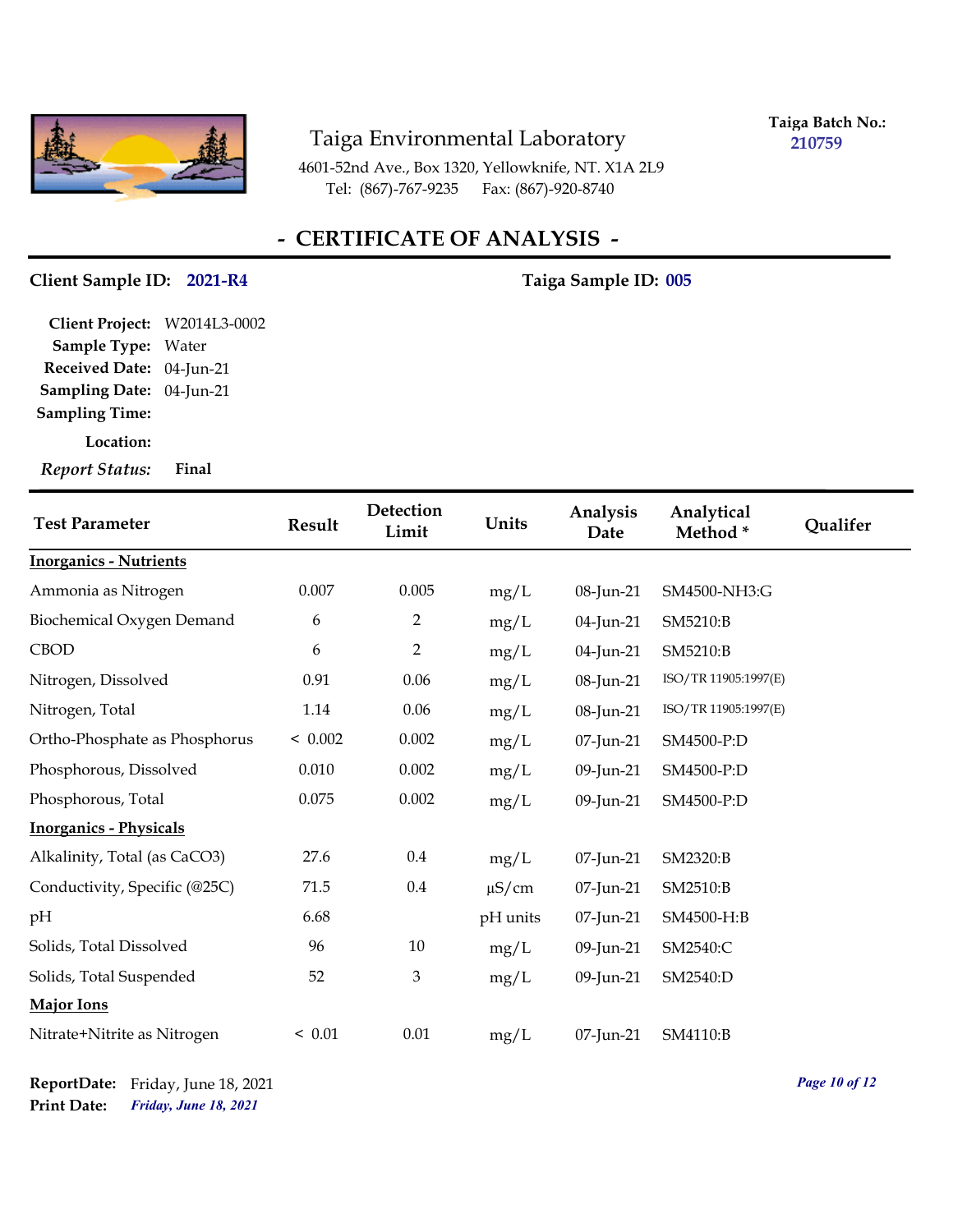

**Taiga Batch No.: 210759**

4601-52nd Ave., Box 1320, Yellowknife, NT. X1A 2L9 Tel: (867)-767-9235 Fax: (867)-920-8740

| Client Sample ID: 2021-R4 | Taiga Sample ID: 005 |    |           |           |          |
|---------------------------|----------------------|----|-----------|-----------|----------|
| Microbiology              |                      |    |           |           |          |
| Coliforms, Fecal          | 10<br>$\,<\,$        | 10 | CFU/100mL | 04-Jun-21 | SM9222:D |
| Coliforms, Total          | 279                  | 10 | MPN/100ml | 04-Jun-21 | SM9223:B |
| Escherichia coli          | 10.0                 | 10 | MPN/100ml | 04-Jun-21 | SM9223:B |